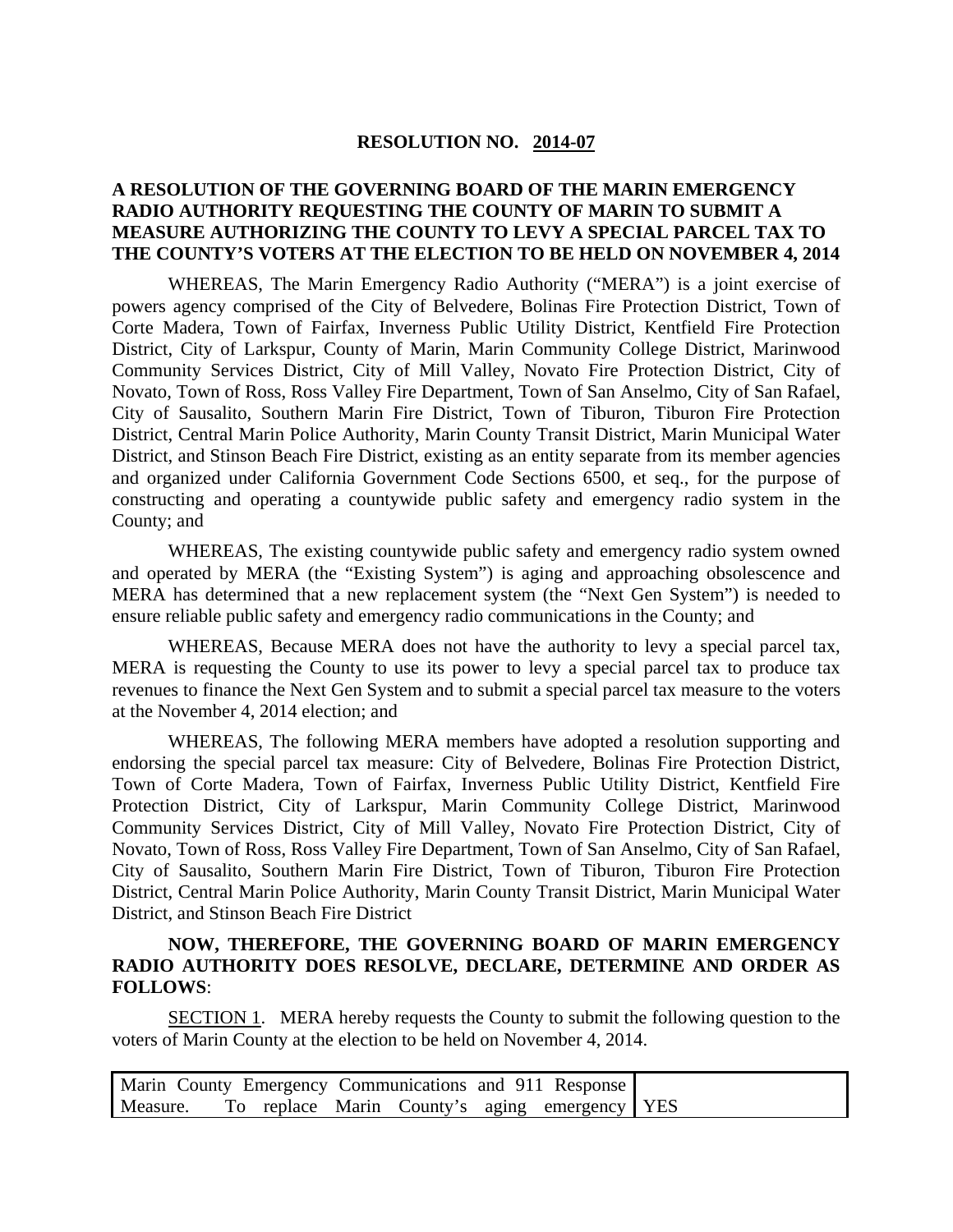| communications system; reduce 911 response times; improve<br>communications reliability during earthquakes, floods, fires, and<br>other disasters; and ensure reliable communications among police,<br>fire, and paramedic first responders throughout Marin County,<br>shall an ordinance be adopted authorizing an annual parcel tax for<br>20 years based on land use, including \$29 per single-family home,<br>with public audits, expenditure reports, citizen oversight and low-<br>income senior exemptions? |  |
|----------------------------------------------------------------------------------------------------------------------------------------------------------------------------------------------------------------------------------------------------------------------------------------------------------------------------------------------------------------------------------------------------------------------------------------------------------------------------------------------------------------------|--|
|                                                                                                                                                                                                                                                                                                                                                                                                                                                                                                                      |  |
|                                                                                                                                                                                                                                                                                                                                                                                                                                                                                                                      |  |

SECTION 2. MERA hereby approves the text of the ordinance (the "Tax Ordinance") authorizing the County to levy a special parcel tax, substantially in the form attached to this Resolution as Exhibit A and incorporated herein by this reference, to be considered by the voters of Marin County as contemplated by the ballot question in Section 1 of this Resolution, with such changes to the Tax Ordinance as deemed necessary and reasonable by the Executive Officer, in the Executive Officer's sole and absolute discretion.

SECTION 3. The Executive Officer is hereby directed to file a certified copy of this resolution with the Board of Supervisors of the County of Marin.

PASSED, APPROVED, AND ADOPTED on this <u>equal</u> day of <u>equal contracts</u> 2014, by the following vote:

 $\overline{\phantom{a}}$  , which is a set of the set of the set of the set of the set of the set of the set of the set of the set of the set of the set of the set of the set of the set of the set of the set of the set of the set of th

AYES: NOES: ABSTAIN: ABSENT:

President

ATTEST:

Secretary

\_\_\_\_\_\_\_\_\_\_\_\_\_\_\_\_\_\_\_\_\_\_\_\_\_\_\_\_\_\_\_\_\_\_\_\_\_

## **EXHIBIT A**

# **MARIN COUNTY EMERGENCY COMMUNICATIONS AND 911 RESPONSE MEASURE**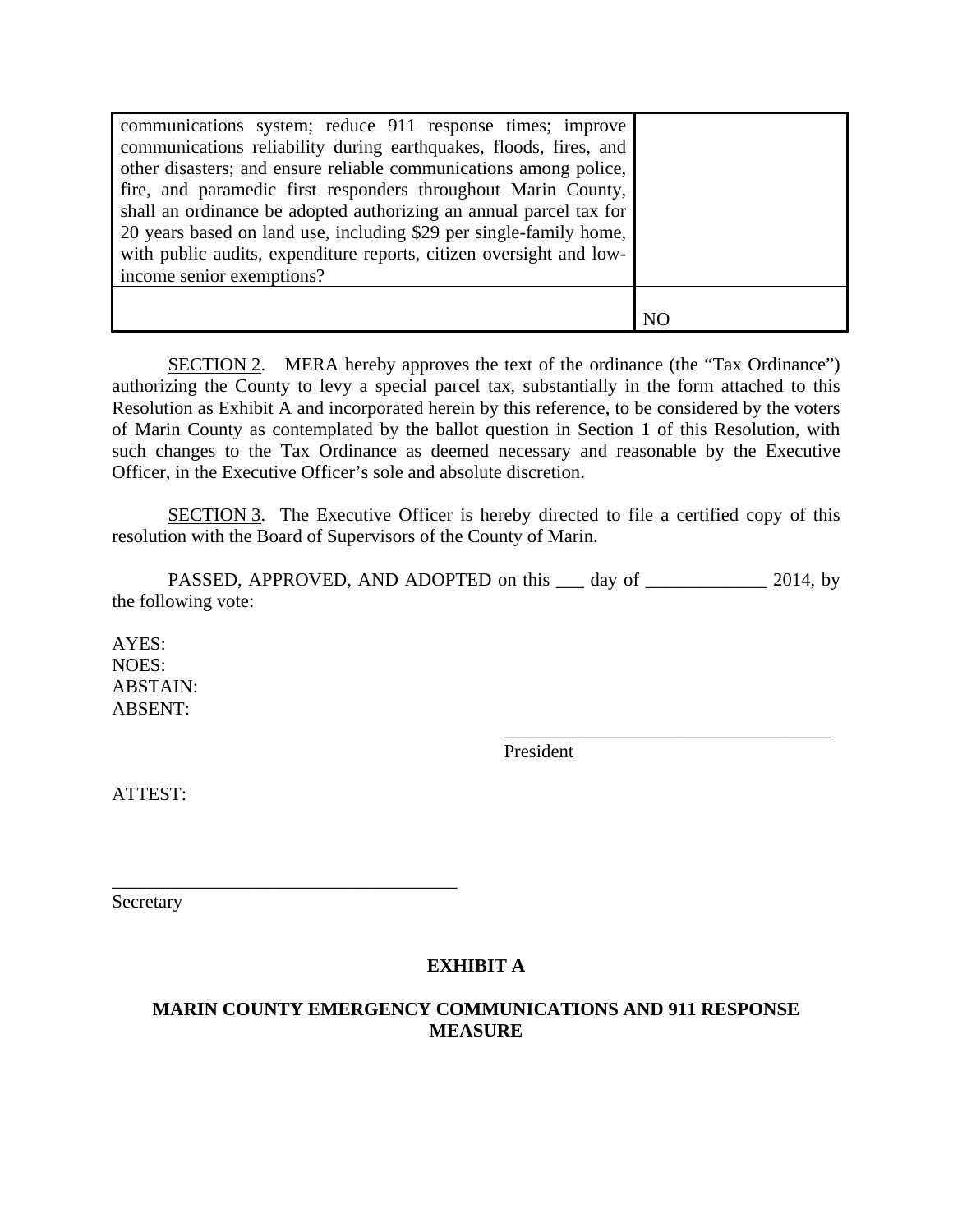### **AN ORDINANCE OF THE COUNTY OF MARIN TO AUTHORIZE THE LEVY OF A SPECIAL PARCEL TAX TO FINANCE PUBLIC SAFETY SERVICES**

## **THE PEOPLE OF COUNTY OF MARIN DO HEREBY ORDAIN AS FOLLOWS:**

• Authority, Purpose and Intent.

Pursuant to the authority of Section 53978 of the California Government Code, and other applicable law, there is hereby levied and assessed a special parcel tax by the County of Marin on all parcels of real property in the County for each fiscal year. It is the sole purpose and intent of this ordinance to impose a special parcel tax for fire protection and prevention services and for police protection services, including but not limited to obtaining, furnishing, operating, and maintaining a public safety and emergency radio communication system in cooperation with the Marin Emergency Radio Authority.

• Special Parcel Tax Imposed.

A special parcel tax for the purpose specified in Section 3 of this ordinance shall be imposed on all parcels of real property and on manufactured and floating homes in the County of Marin for each fiscal year, commencing with fiscal year 2015-16. The maximum amount of the special parcel tax for each fiscal year shall be as follows:

| <b>Land Use Category</b>                                    | <b>Maximum Amount of Tax</b>                                                                                                    |  |  |
|-------------------------------------------------------------|---------------------------------------------------------------------------------------------------------------------------------|--|--|
| Single Family Residential                                   | \$29.00 per parcel                                                                                                              |  |  |
| Multi Family Residential                                    | $$26.10$ per unit                                                                                                               |  |  |
| Agricultural                                                |                                                                                                                                 |  |  |
| 5 acres or less                                             | \$29.00 per parcel                                                                                                              |  |  |
| Greater than 5 acres                                        | \$58.00 per parcel                                                                                                              |  |  |
| Commercial, Industrial and Utility                          |                                                                                                                                 |  |  |
| $\frac{1}{2}$ acre or less                                  | \$87.00 per parcel                                                                                                              |  |  |
| Greater than $\frac{1}{2}$ acre, up to and including 1 acre | \$174.00 per parcel                                                                                                             |  |  |
| Greater than 1 acre                                         | \$174.00 per parcel plus \$29.00 per acre for each acre or<br>portion of acre above 1 acre, not to exceed \$2,500 per<br>parcel |  |  |

The records of the Marin County Assessor as of July  $1<sup>st</sup>$  of each year shall provide the basis for determining the use and improvement of each parcel for the calculation of the special parcel tax applicable to that parcel in the following fiscal year, with such corrections as deemed necessary to reflect the actual use and improvement of any parcel.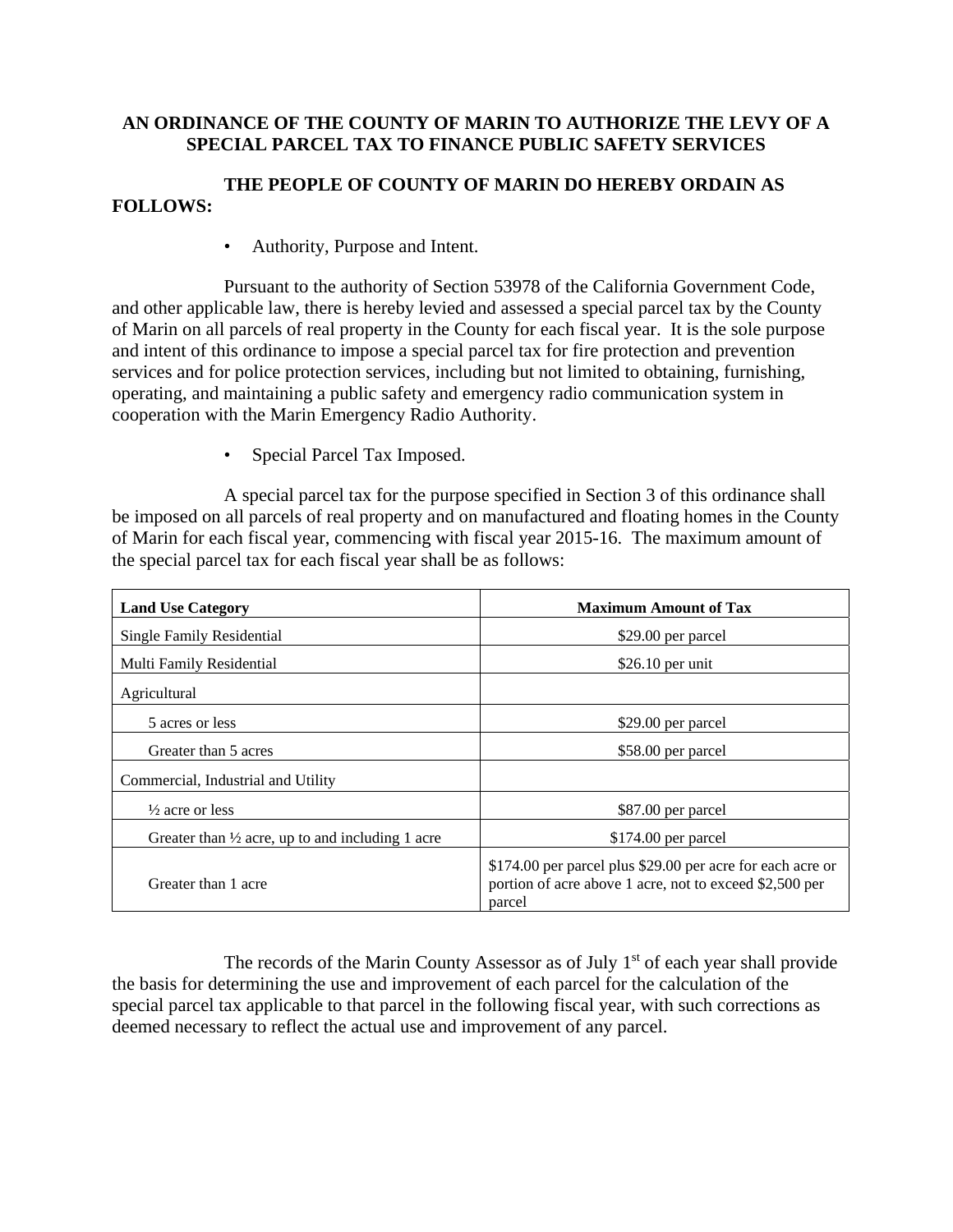For the purposes of this ordinance, the term "parcel" shall mean a parcel of real property having a separate assessor's parcel number as shown on the last equalized assessment roll of Marin County.

• Special Fund, Use of Tax Proceeds.

The proceeds of the special parcel tax imposed by this ordinance shall be placed in a special fund to be used solely for the purpose of providing fire protection and prevention services and police protection services, including but not limited to obtaining, furnishing, operating, and maintaining a public safety and emergency radio communication system in cooperation with the Marin Emergency Radio Authority.

• Collection.

The special parcel tax imposed by this ordinance shall be collected in the same manner, on the same dates, and shall be subject to the same penalties and interest as other charges and taxes fixed and collected by and for the County of Marin, or in such other manner as may be prescribed by the Board of Supervisors.

The special parcel tax, together with all penalties and interest thereon, shall constitute a lien upon the parcel upon which it is levied until it has been paid, and said special parcel tax, together with all penalties and interest thereon, shall constitute until paid, to the extent authorized by law, a personal obligation to the County of Marin by the persons who own the parcel on the date the tax is due.

• Amendment and Implementation.

The Board of Supervisors shall be empowered to amend this ordinance by an affirmative vote of at least a majority of its members to carry out the general purposes of this ordinance, to conform the provisions of this ordinance to applicable state law, to modify the methods of collection, or to assign the duties of public officials under this ordinance.

In no event shall the Board of Supervisors amend this ordinance to increase the maximum amount of the special parcel tax established in Section 2 of this ordinance, unless approved by two-thirds of the voters voting thereon.

The Board of Supervisors by resolution may adopt procedures or definitions for the implementation or administration of the special parcel tax, including but not limited to qualifications for the exemption for low-income persons 65 years of age or older.

• Low-Income Senior and Other Exemptions.

The special parcel tax shall not be imposed upon any parcel that is exempt from the special parcel tax pursuant to any provision of the United States Constitution, California Constitution, California State law, or any paramount law, or upon any parcel for which the owner qualifies for an exemption for low-income persons 65 years of age or older. The Board of Supervisors by resolution may adopt additional exemptions to the special parcel tax imposed by this ordinance.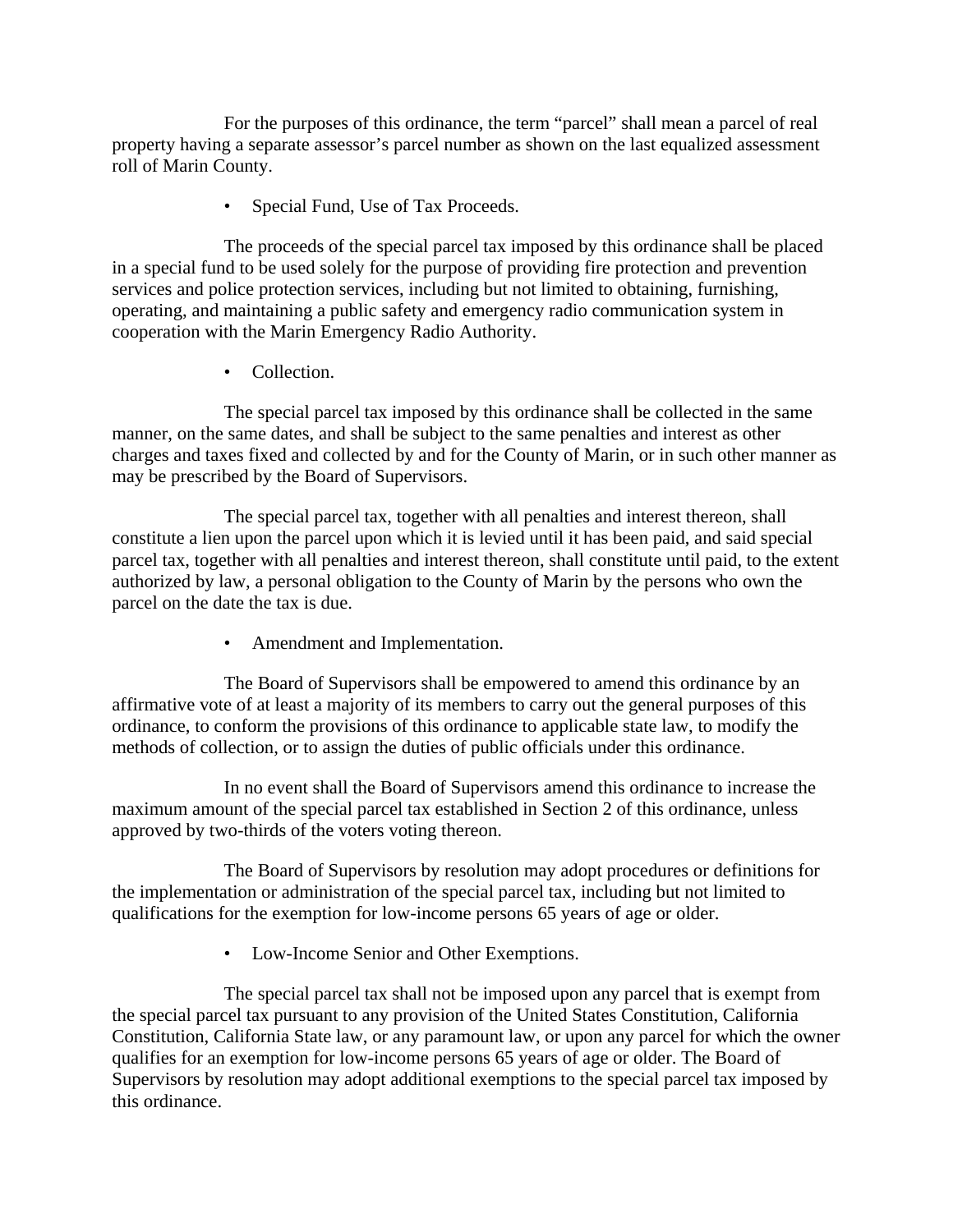• Annual Report.

The chief fiscal officer of the County shall annually file with the County Board of Supervisors a report regarding the amount of special parcel tax revenues collected and expended and the status of any project authorized to be funded with the special parcel tax revenues, as required by California Government Code Section 50075.3, as such law is amended from time to time.

• Independent Compliance Audit.

By no later than December 31 of each year, commencing with December 31, 2016, independent auditors shall review whether the tax revenues collected pursuant to this ordinance are collected, managed and expended in accordance with the requirements of this ordinance.

• Citizen Oversight Committee.

By no later than June 30, 2015, the Governing Board of the Marin Emergency Radio Authority shall establish a committee to review the expenditure of revenues collected pursuant to this ordinance. The committee shall consist of at least five members appointed by the Governing Board of the Marin Emergency Radio Authority. The committee members shall be residents and taxpayers in the County of Marin. The terms of the Committee members and their specific duties shall be established by resolution of the Governing Board of the Marin Emergency Radio Authority.

• Term of Provisions, Sunset.

This ordinance shall be null and void as of twelve o'clock midnight, June 30, 2035, and shall have no force and effect whatsoever after said time and date. Notwithstanding the previous sentence, Section 4 relating to the collection and enforcement of liens or obligations for the special parcel tax previously levied hereunder, shall continue in effect until such time as the collection and enforcement procedures have been completed.

• Severability.

If any provision of this ordinance or the application thereof to any person or circumstances is held invalid or unconstitutional by any court of competent jurisdiction, such invalidity or unconstitutionality shall not affect any other provision or applications, and to this end the provisions of this ordinance are declared to be severable. The Board of Supervisors, and the electorate by referendum, do hereby declare that they would have adopted this ordinance and each section, subsection, sentence, clause, phrase, part or portion thereof, irrespective of the fact that any one or more sections, subsections, clauses, phrases, parts or portions thereof, be declared invalid or unconstitutional.

**Effective Date.** 

This ordinance shall be adopted and become effective only if approved by twothirds of the voters voting thereon, at an election to be held on November 4, 2014.